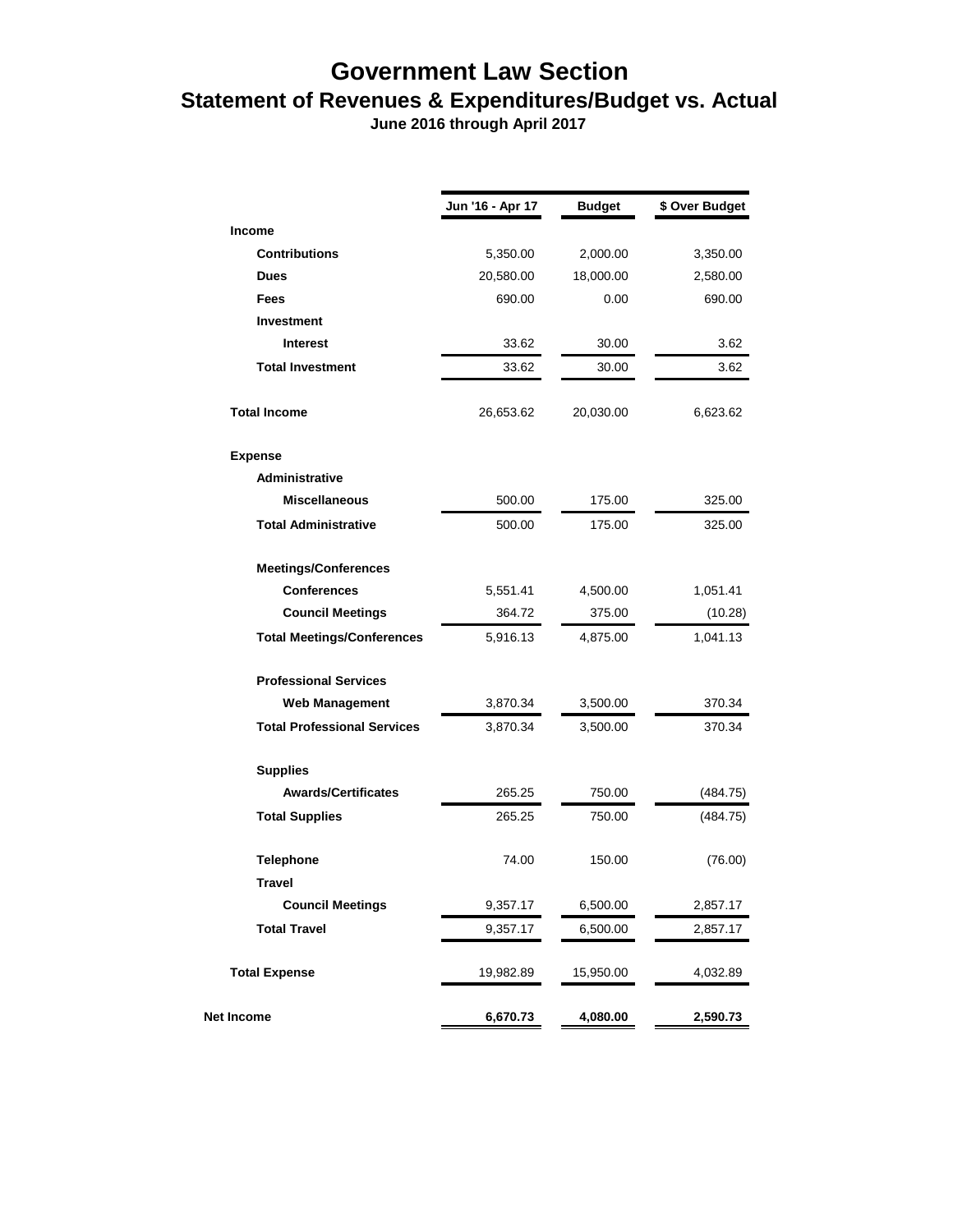## **Government Law Section Rev & Exp Prev Year Comparison June 2016 through April 2017**

|                                    | Jun '16 - Apr 17 | Jun '15 - Apr 16 | \$ Change | % Change |  |
|------------------------------------|------------------|------------------|-----------|----------|--|
| <b>Income</b>                      |                  |                  |           |          |  |
| <b>Contributions</b>               | 5,350.00         | 2,000.00         | 3,350.00  | 167.5%   |  |
| <b>Dues</b>                        | 20,580.00        | 18,680.00        | 1,900.00  | 10.17%   |  |
| <b>Fees</b>                        | 690.00           | 0.00             | 690.00    | 100.0%   |  |
| <b>Investment</b>                  |                  |                  |           |          |  |
| <b>Interest</b>                    | 33.62            | 28.83            | 4.79      | 16.62%   |  |
| <b>Total Investment</b>            | 33.62            | 28.83            | 4.79      | 16.62%   |  |
| <b>Total Income</b>                | 26,653.62        | 20,708.83        | 5,944.79  | 28.71%   |  |
| <b>Expense</b>                     |                  |                  |           |          |  |
| <b>Administrative</b>              |                  |                  |           |          |  |
| <b>Miscellaneous</b>               | 500.00           | 87.50            | 412.50    | 471.43%  |  |
| <b>Total Administrative</b>        | 500.00           | 87.50            | 412.50    | 471.43%  |  |
| <b>Meetings/Conferences</b>        |                  |                  |           |          |  |
| <b>Conferences</b>                 | 5,551.41         | 3,002.31         | 2,549.10  | 84.91%   |  |
| <b>Council Meetings</b>            | 364.72           | 268.23           | 96.49     | 35.97%   |  |
| <b>Total Meetings/Conferences</b>  | 5,916.13         | 3,270.54         | 2,645.59  | 80.89%   |  |
| <b>Professional Services</b>       |                  |                  |           |          |  |
| <b>Web Management</b>              | 3,870.34         | 0.00             | 3,870.34  | 100.0%   |  |
| <b>Total Professional Services</b> | 3,870.34         | 0.00             | 3,870.34  | 100.0%   |  |
| <b>Supplies</b>                    |                  |                  |           |          |  |
| <b>Awards/Certificates</b>         | 265.25           | 1,077.83         | (812.58)  | (75.39%) |  |
| <b>Total Supplies</b>              | 265.25           | 1,077.83         | (812.58)  | (75.39%) |  |
| <b>Telephone</b>                   | 74.00            | 48.23            | 25.77     | 53.43%   |  |
| <b>Travel</b>                      |                  |                  |           |          |  |
| <b>Council Meetings</b>            | 9,357.17         | 4,957.69         | 4,399.48  | 88.74%   |  |
| <b>Total Travel</b>                | 9,357.17         | 4,957.69         | 4,399.48  | 88.74%   |  |
| <b>Total Expense</b>               | 19,982.89        | 9,441.79         | 10,541.10 | 111.64%  |  |

**Net Income 6,670.73 11,267.04 (4,596.31) (40.79%)**